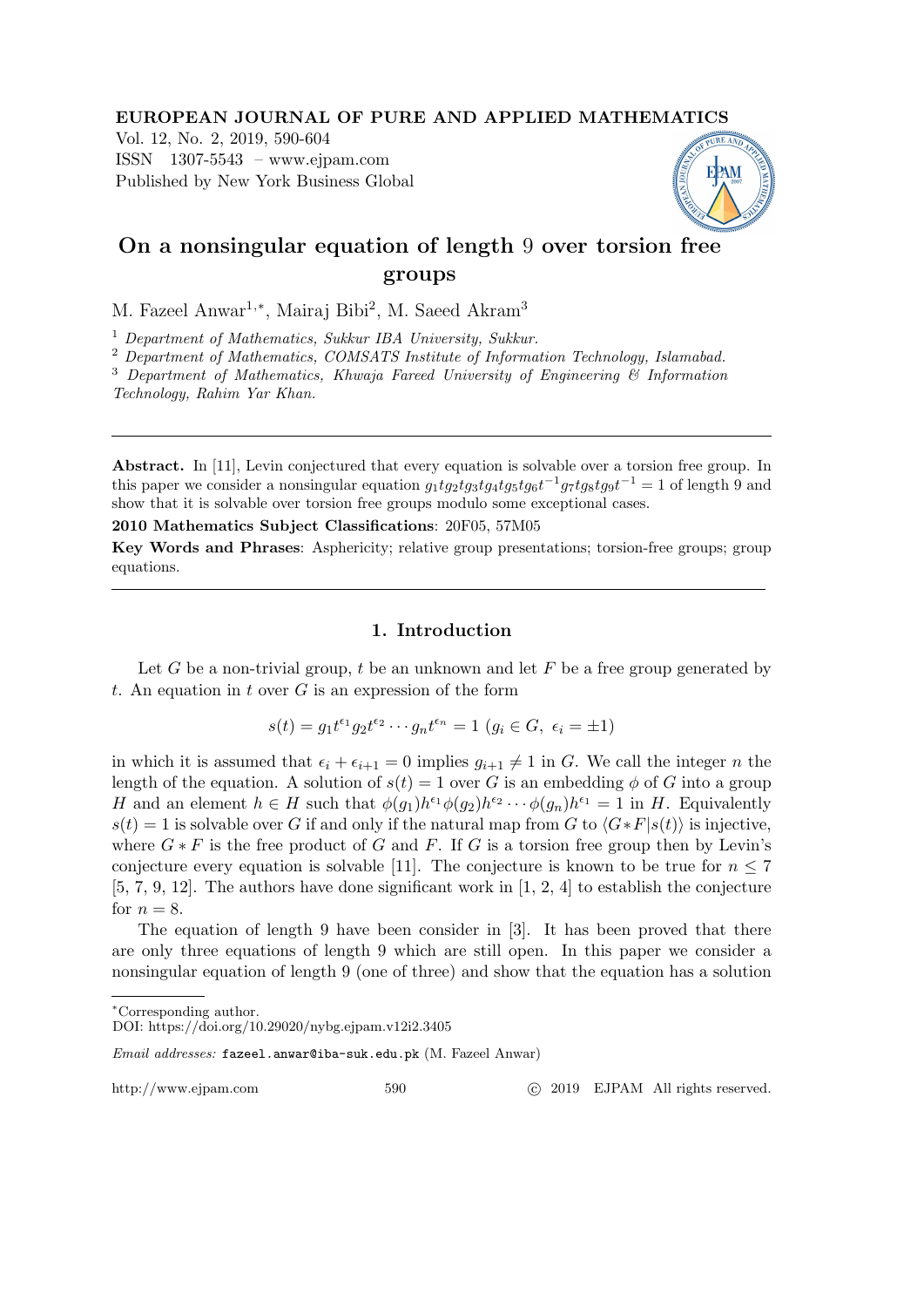over G modulo some exceptional cases. This paper is the first step in proving Levin's conjecture for equations of length 9.

We first give some basic definitions. A relative group presentation is a presentation of the form  $\mathcal{P} = \langle G, x | r \rangle$  where r is a set of cyclically reduced words in  $G*(x)$ . If the relative presentation is orientable and aspherical then the natural map from G to  $\langle G, x | r \rangle$  is injective. In our case x and r consist of the single element t and  $s(t)$  respectively, therefore P is orientable and so asphericity implies  $s(t) = 1$  is solvable. In this paper we use the weight test and the curvature distribution method to show that  $P$  is aspherical [6].

The star graph  $\Gamma$  of  $\mathcal P$  has vertex set  $x \cup x^{-1}$  and edge set  $r^*$ , where  $r^*$  is the set of all cyclic permutations of the elements of  $r \cup r^{-1}$  which begin with an element of  $x \cup x^{-1}$ . For  $R \in r^*$  write  $R = Sg$  where  $g \in G$  and S begins and ends with x symbols. Then  $\mathfrak{i}(R)$  is the inverse of the last symbol of S,  $\tau(R)$  the first symbol of S and  $\lambda(R) = q$ . A weight function θ on Γ is a real valued function on the set of edges of Γ which satisfies  $\theta(Sh) = \theta(S^{-1}h^{-1})$ . A weight function  $\theta$  is called aspherical if the following three conditions are satisfied

(W1) Let  $R \in r^*$  with  $R = x_1^{\epsilon_1} g_1 \cdots x_n^{\epsilon_n} g_n$ . Then

$$
\sum_{i=1}^{n} (1 - \theta(x_i^{\epsilon_i} g_i \cdots x_n^{\epsilon_n} g_n x_1^{\epsilon_1} g_1 \cdots x_{i-1}^{\epsilon_{i-1}} g_{i-1})) \geq 2.
$$

(W2) Each admissible cycle in  $\Gamma$  has weight at least 2 (where admissible means having a label trivial in  $G$ ).

(W3) Each edge of  $\Gamma$  has a non-negative weight.

If  $\Gamma$  admits an aspherical weight function then  $\mathcal P$  is aspherical [6]. The following lemma [10] tells us that we can apply asphericity test in k−steps.

**Lemma 1.** Let the relative presentation  $P = \langle H, x : r \rangle$  define a group G and let  $Q =$  $\langle G, t : s \rangle$  be another relative presentation. If Q and P are both aspherical, then the relative presentation  $R = \langle H, x \cup t : r \cup \tilde{s} \rangle$  is aspherical, where  $\tilde{s}$  is an element of  $H * F(x) * F(t)$ obtained from s by lifting.

For a detailed account on the curvature distribution method see [3]. It is clear from our definition of a group equation that if  $g_i$  is a coefficient between a negative and a positive power of t than  $g_i$  is not trivial in G. This fact will be used in all subsequent proofs without reference.

## 2. Main Results

We now turn our attention to length 9 equations. A list of these equations is given in [3]. Consider the nonsingular equation of length 9 given by atbtctdtetft<sup>-1</sup>gthtit<sup>-1</sup> = 1. We write this as  $\mathcal{P} = \langle G, t | s(t) \rangle$ , where  $s(t) = \text{at}b t \text{at} t t^{-1} \text{at} t t^{-1}$ .

Here  $b, c, d, e, h \in G$  and  $a, f, g, i \in G\backslash\{1\}$ . The star graph  $\Gamma$  for  $\mathcal P$  is given in Figure 2. We apply the transformation  $x = tb$  to get that  $b = 1$  in G. By using the methods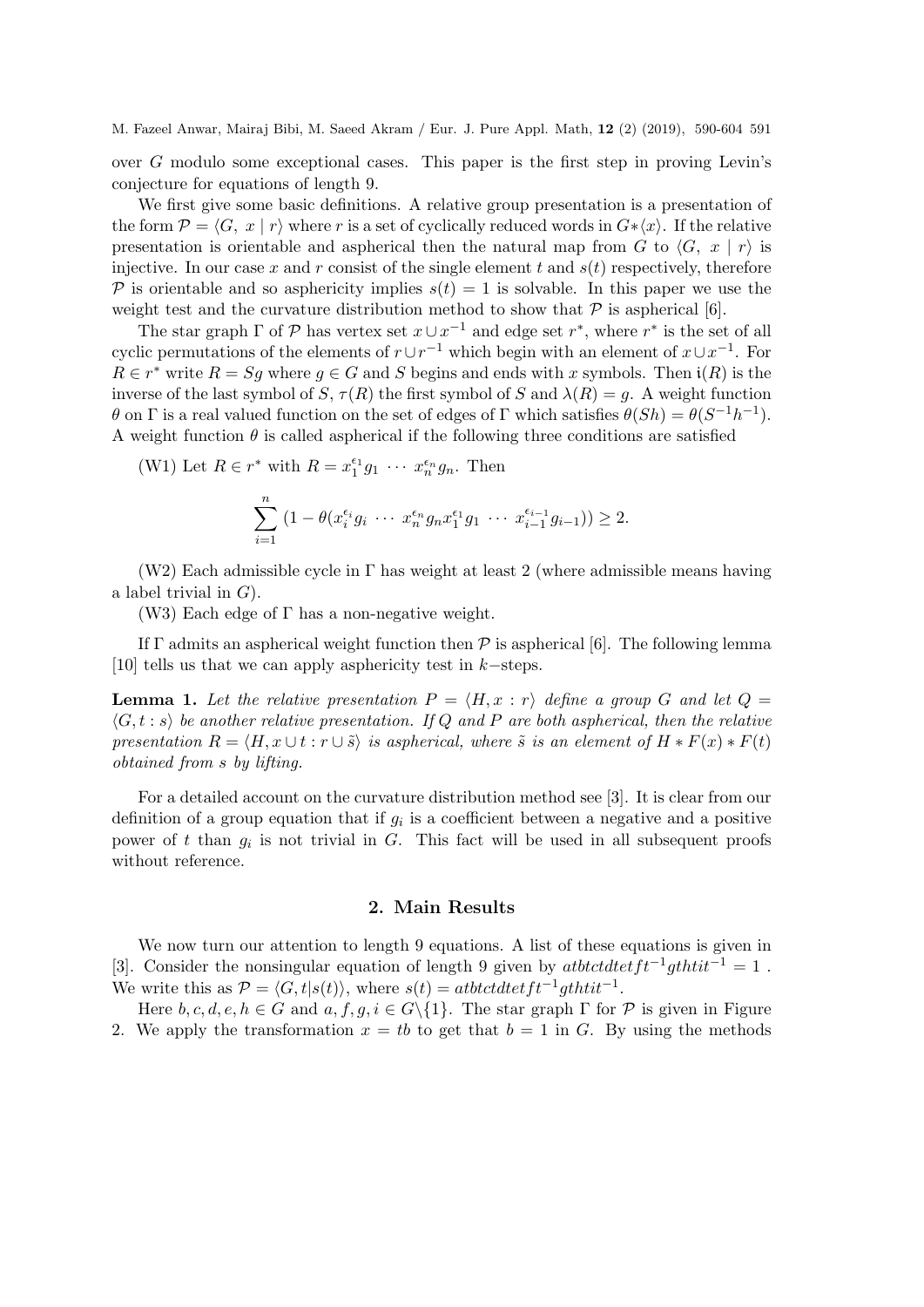

Figure 1: Star graph Γ

given in [5, 8] we conclude that possible vertices of degree 2 (in the diagram associated to  $P$ ) are (upto cyclic permutation and inversion)

$$
S = \{ag, ag^{-1}, fi, fi^{-1}, bc^{-1}, bd^{-1}be^{-1}, bh^{-1}, cd^{-1}, ce^{-1}, ch^{-1}, de^{-1}, dh^{-1}, eh^{-1}\}.
$$

Since G is torsion free therefore it is clear that  $ag$  and  $ag^{-1}$  can not both hold at the same time. Similarly fi and  $fi^{-1}$  can not both hold at the same time. The following lemma gives some general results that will greatly simplify the proofs. This is an application of the results given in [1, 2].



Figure 2: Star graph Γ

**Lemma 2.** The presentation  $\mathcal{P} = \langle G, t | s(t) \rangle$ , where  $s(t) = \text{atbtctdt} t t^{-1} \text{g} t \text{h} t \text{t} t^{-1}$  is aspherical if any one of the following holds:

- (*i*)  $a = g^{-1}$
- (ii)  $a = q, f = i$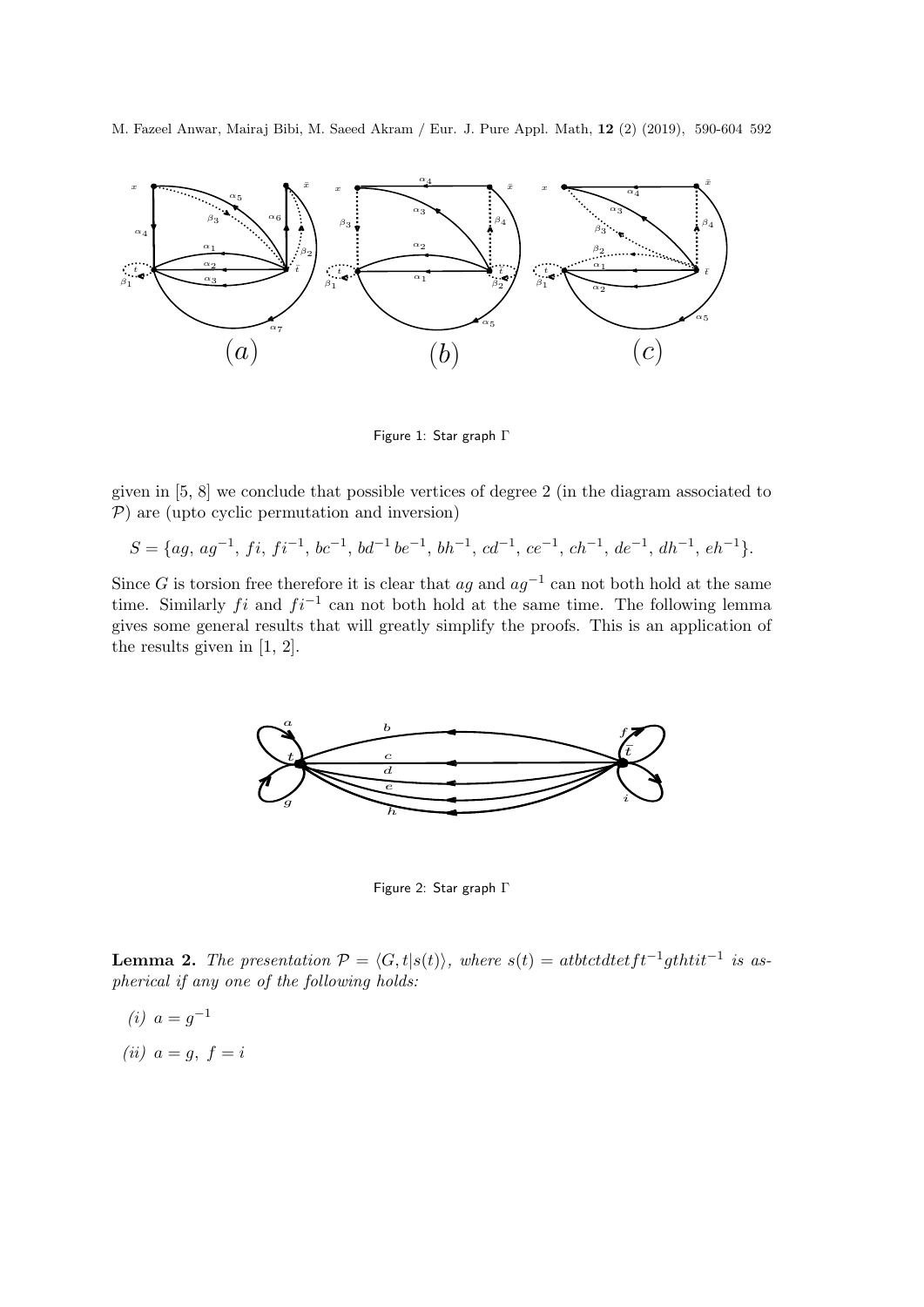$$
(iii) a = g, b = h
$$

*Proof.* A new generator x will be introduced to obtain the presentation  $Q = \langle G, t, x|r_1, r_2 \rangle$ .

- (i) Let  $a = g^{-1}$ . The relator  $s(t)$  is given by  $s(t) = antb t c t d t e f t^{-1} a^{-1} th t i t^{-1}$ . We substitute  $x = t^{-1}a^{-1}t$  to get  $r_1 = x^{-1}b t c t dt e t f x h t i$  and  $r_2 = t^{-1}a^{-1}tx^{-1}$ . The star graph  $\Gamma$  for  $\mathcal Q$  is given by Figure 1 (a) in which (using  $r_1$ )  $\alpha_1 = e, \alpha_2 = d, \alpha_3 = 0$ c,  $\alpha_4 = b$ ,  $\alpha_5 = f$ ,  $\alpha_6 = i$ ,  $\alpha_7 = h$ ; and (using  $r_2$ )  $\beta_1 = a^{-1}$ ,  $\beta_2 = 1$ ,  $\beta_3 = 1$ . We assign a weight function  $\theta$  such that  $\theta(\alpha_4) = \theta(\alpha_6) = \theta(\beta_1) = \theta(\beta_2) = 0$ . All other edges are assigned a weight 1. Then  $\Sigma(1 - \theta(\alpha_i)) = \Sigma(1 - \theta(\beta_i)) = 2$  shows that (W1) is satisfied. Also each cycle in  $\Gamma$  of weight less than 2 has label  $a^m$  or  $i^m$ ,  $(m \neq 0)$  and  $(a, i \neq 1)$  and since G is torsion free (W2) is satisfied. Moreover (W3) clearly holds.
- (ii) We have

$$
s(t) = atbtctdt \cdot t^{-1} ath t \cdot t^{-1}, \, r_1 = xbtctdt \cdot xh, \, r_2 = t \cdot t^{-1} at x^{-1}
$$

.

The star graph  $\Gamma$  is given by Figure 1 (b) in which  $\alpha_1 = c$ ,  $\alpha_2 = d$ ,  $\alpha_3 = e$ ,  $\alpha_4 =$ h,  $\alpha_5 = b$ ; and  $\beta_1 = a$ ,  $\beta_2 = i$ ,  $\beta_3 = 1$ ,  $\beta_4 = 1$ . We assign a weight function  $\theta$  such that  $\theta(\alpha_3) = \theta(\alpha_5) = \theta(\beta_1) = \theta(\beta_2) = 0$ . All other edges are assigned a weight 1. Then  $\Sigma(1 - \theta(\alpha_i)) = \Sigma(1 - \theta(\beta_i)) = 2$  shows that (W1) is satisfied. Also each cycle in  $\Gamma$  of weight less than 2 has label  $a^m$  or  $i^m$ ,  $(m \neq 0)$  and  $(a, i \neq 1)$  and since G is torsion free (W2) is satisfied. Moreover (W3) clearly holds.

(iii) We have

$$
s(t) = atbtctdt t f t^{-1} atbtit^{-1}, r_1 = xctdt e t f xi, r_2 = t^{-1} atbtx^{-1}.
$$

The star graph  $\Gamma$  is given by Figure 1 (c) in which  $\alpha_1 = e, \alpha_2 = d, \alpha_3 = f, \alpha_4 =$ i,  $\alpha_5 = c$ ; and  $\beta_1 = a$ ,  $\beta_2 = b$ ,  $\beta_3 = 1$ ,  $\beta_4 = 1$ . We assign a weight function  $\theta$  such that  $\theta(\alpha_3) = \theta(\alpha_5) = \theta(\beta_1) = \theta(\beta_3)$ . All other edges are assigned a weight 1.

We have the desired result.

**Corollary 1.** The presentation  $P = \langle G, t | s(t) \rangle$ , is aspherical if any one of the following holds:

(i) 
$$
a = g^{-1}
$$
 and  $R \in \{fi, fi^{-1}, bc^{-1}, bd^{-1}be^{-1}, bh^{-1}, cd^{-1}, ce^{-1}, ch^{-1}, de^{-1}, dh^{-1}, eh^{-1}\}$   
\n(ii)  $a = g, f = i$  and  $R \in \{bc^{-1}, bd^{-1}be^{-1}, bh^{-1}, cd^{-1}, ce^{-1}, ch^{-1}, de^{-1}, dh^{-1}, eh^{-1}\}$   
\n(iii)  $a = g, b = h$  and  $R \in \{cd^{-1}, ce^{-1}, ch^{-1}, de^{-1}, dh^{-1}, eh^{-1}\}$ 

Proof. The result is clear from lemma 3 by taking the weight function as given in lemma 3, part 1, 2 and 3 respectively.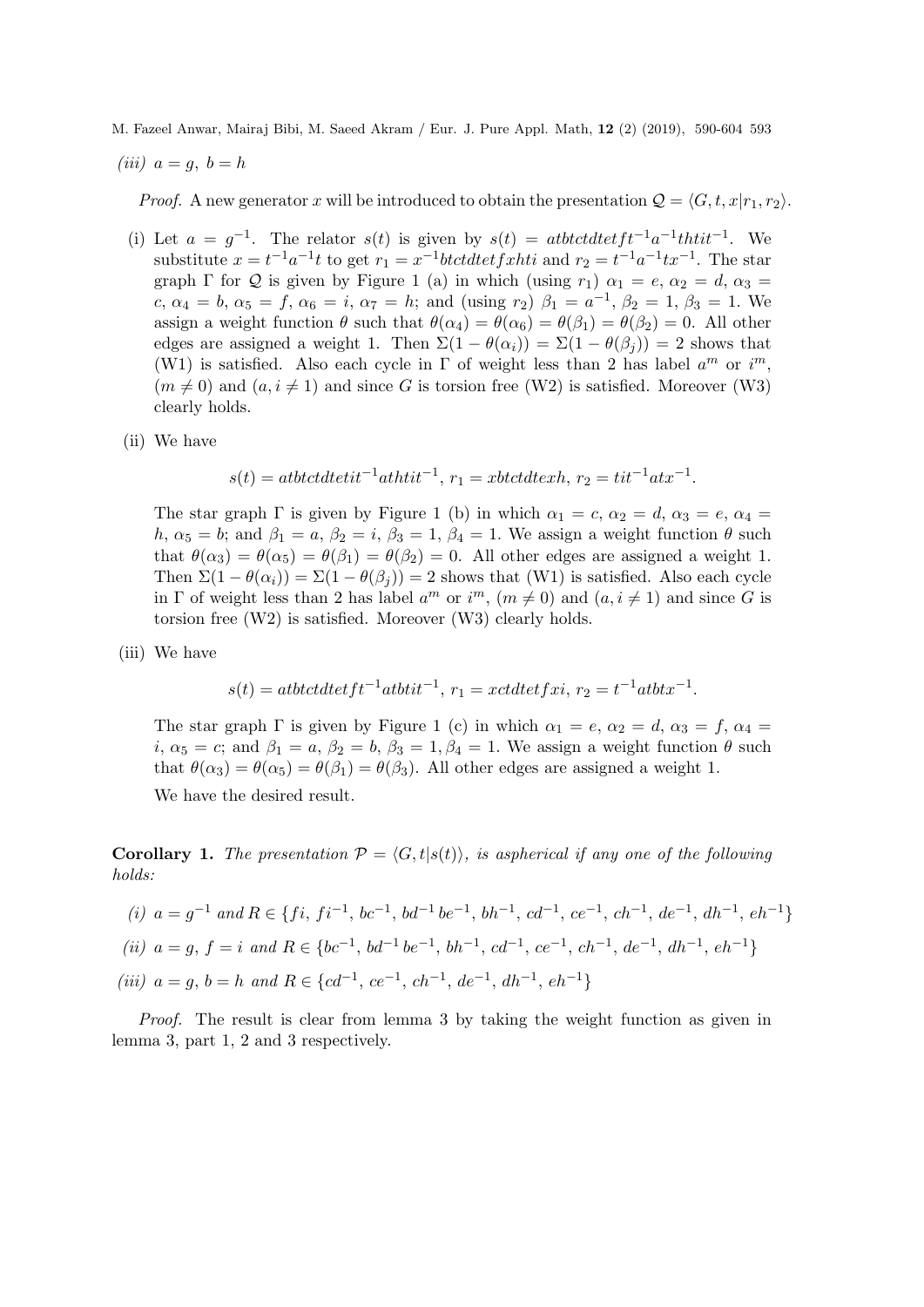**Lemma 3.** The presentation  $\mathcal{P} = \langle G, t | s(t) \rangle$ , where  $s(t) = \text{atbtctdt} t t^{-1} \text{g} t \text{h} t \text{t} t^{-1}$  is aspherical if any one of the following holds:

- (i)  $a = g, b = c$
- (ii)  $a = g, b = d$
- (iii)  $a = g, b = e$
- (iv)  $a = g, c = d$
- $(v)$   $a = q, c = e$
- $(vi)$   $a = q, c = h$
- (vii)  $a = q, d = e$
- (*viii*)  $a = q, d = h$
- $(ix)$   $a = q, e = h$
- $(x)$   $b = c$ ,  $d = h$
- $(xi)$   $b = c, e = h$
- $(xii)$   $b = d$ ,  $c = e$
- $(xiii)$   $b = d$ ,  $c = h$
- $(xiv)$   $b = d, e = h$
- $(xv)$   $b = e, c = h$
- $(xvi)$   $b = h, c = d$
- $(xvii)$   $b = c, d = e$

Proof.

(i) In this case  $\Delta$  is shown in Figure 3. Since  $d_{\Delta}(v_a) = d_{\Delta}(v_b) = 2$  or  $d_{\Delta}(v_b) = d_{\Delta}(v_c) =$ 2 can not occur therefore it can be assumed that  $d_{\Delta}(v_a) = d_{\Delta}(v_c) = d_{\Delta}(v_g) = 2$  as shown in Figure 3. In this case  $c(\Delta) \leq 0$ .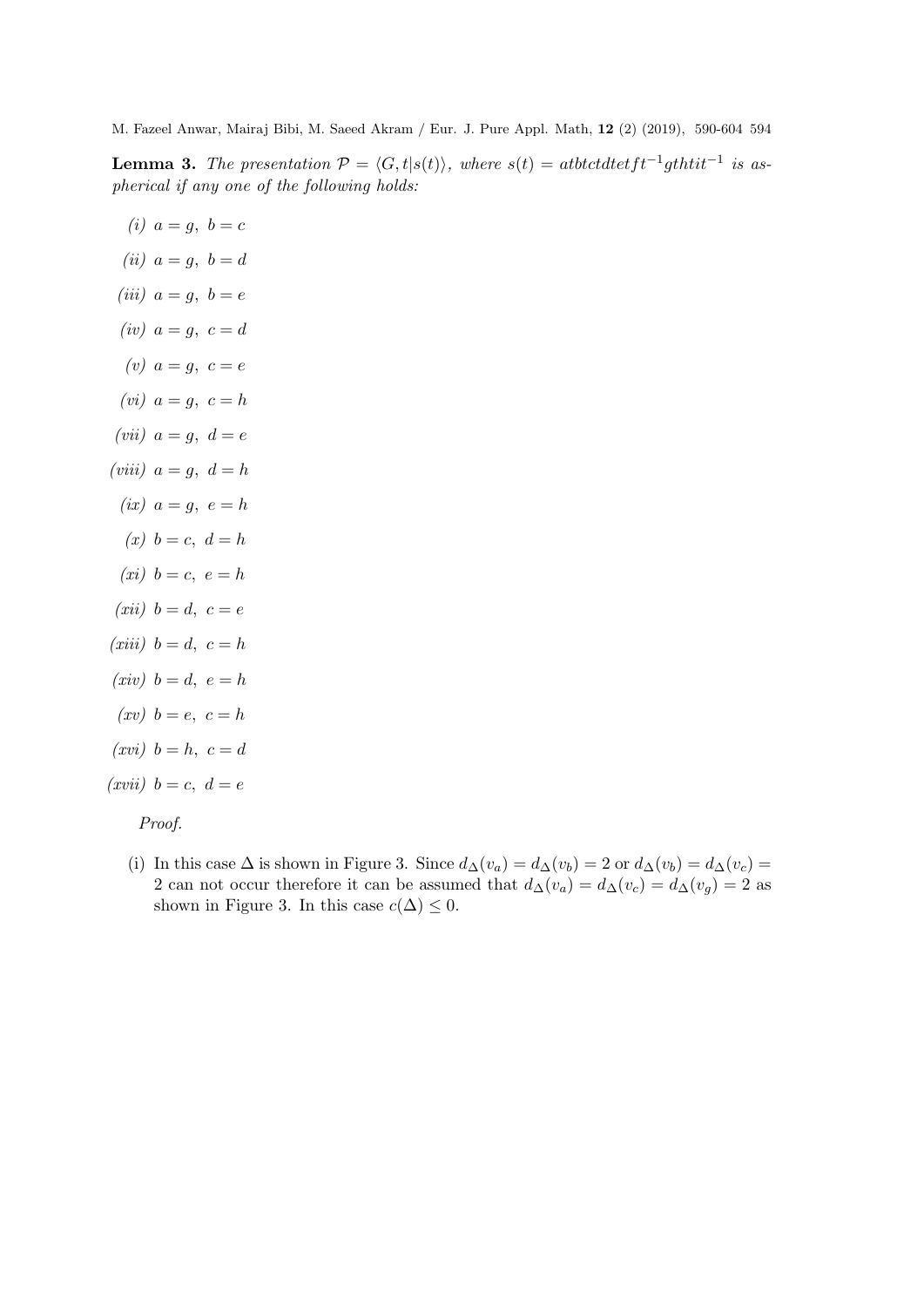

Figure 3: Region ∆

- (ii) In this case  $\Delta$  is shown in Figure 4. Since degree of vertices  $v_a$  and  $v_b$  can not be 2 together so there are the following two cases to consider:
	- (a)  $d_{\Delta}(v_a) = d_{\Delta}(v_d) = d_{\Delta}(v_g) = 2;$ (b)  $d_{\Delta}(v_b) = d_{\Delta}(v_d) = d_{\Delta}(v_g) = 2.$

as shown in Figure 4. In both of these cases  $c(\Delta) \leq 0$ .



(iii) In this case  $\Delta$  is shown in Figure 5. Since degree of vertices  $v_a$  and  $v_b$  can not be 2 together so there are the following two cases to consider: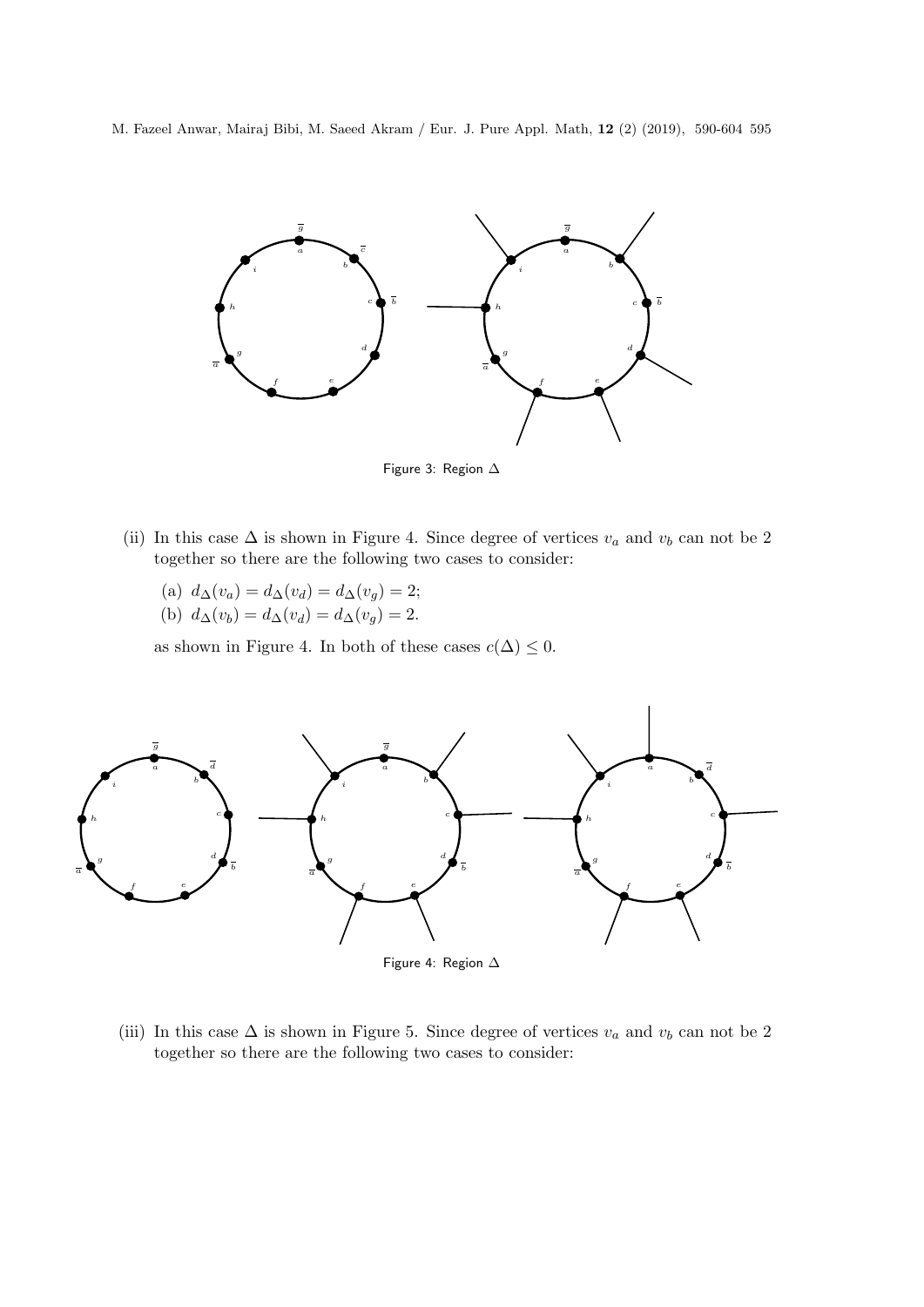- M. Fazeel Anwar, Mairaj Bibi, M. Saeed Akram / Eur. J. Pure Appl. Math, 12 (2) (2019), 590-604 596
	- (a)  $d_{\Delta}(v_a) = d_{\Delta}(v_e) = d_{\Delta}(v_g) = 2;$
	- (b)  $d_{\Delta}(v_b) = d_{\Delta}(v_e) = d_{\Delta}(v_g) = 2.$

as shown in Figure 5. In both of these cases  $c(\Delta) \leq 0.$ 



- Figure 5: Region ∆
- (iv) In this case  $\Delta$  is shown in Figure 6. Since degree of vertices  $v_a$  and  $v_b$  can not be 2 together so there are the following two cases to consider:
	- (a)  $d_{\Delta}(v_a) = d_{\Delta}(v_c) = d_{\Delta}(v_q) = 2;$
	- (b)  $d_{\Delta}(v_a) = d_{\Delta}(v_d) = d_{\Delta}(v_g) = 2.$

as shown in Figure 6. In both of these cases  $c(\Delta) \leq 0$ .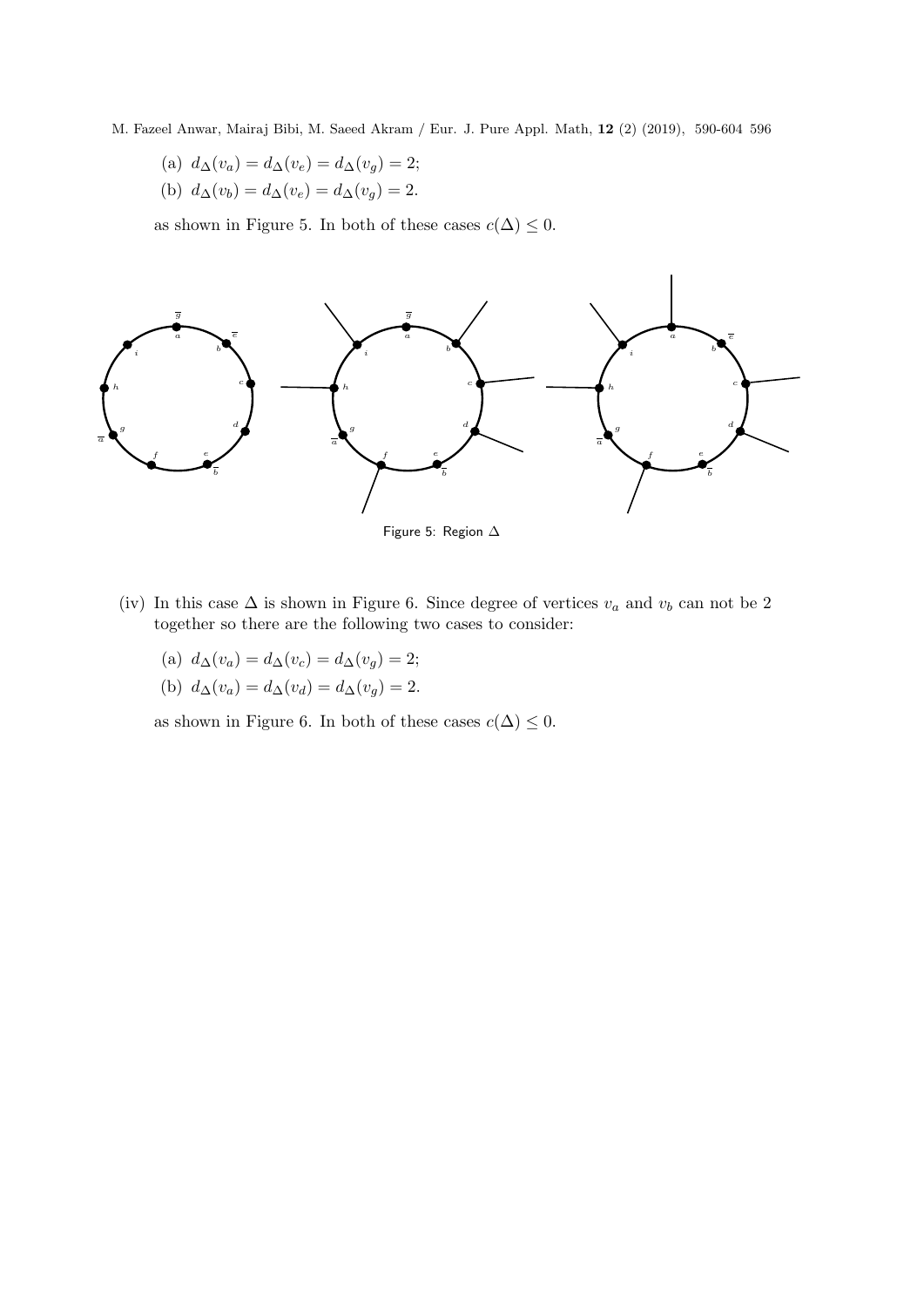

Figure 6: Region ∆

(v) In this case  $\Delta$  is shown in Figure 7. Here  $d_{\Delta}(v_a) = d_{\Delta}(v_c) = d_{\Delta}(v_e) = d_{\Delta}(v_g) = 2$ which implies  $l_{\Delta}(v_a) = ag^{-1}$ ,  $l_{\Delta}(v_c) = ce^{-1}$ ,  $l_{\Delta}(v_e) = ec^{-1}$  ans  $l_{\Delta}(v_g) = ga^{-1}$  as shown in Figure 7. In order to have positive curvature the remaining vertices must be of degree 3. Observe that  $l_{\Delta}(v_a) = ag^{-1}$  and  $l_{\Delta}(v_c) = ce^{-1}$  implies that  $l_{\Delta}(v_b) =$  $h^{-1}bd^{-1}w$  where  $w \in \{b, c, d, e, h\}$  which implies  $d_{\Delta}(v_b) > 3$ . Notice that  $l_{\Delta}(v_e) =$  $ec^{-1}$  and  $l_{\Delta}(v_g) = ga^{-1}$  implies that  $l_{\Delta}(v_f) = d^{-1}f i^{-1}w$  where  $w \in \{b, c, d, e, h\}$ which implies  $d_{\Delta}(v_f) > 3$ . Since  $d_{\Delta}(v_b) > 3$  and  $d_{\Delta}(v_f) > 3$  so  $c(\Delta) \leq 0$ .



Figure 7: Region ∆

(vi) In this case  $\Delta$  is shown in Figure 8. Since degree of vertices  $v_q$  and  $v_h$  can not be 2 together so there are the following two cases to consider: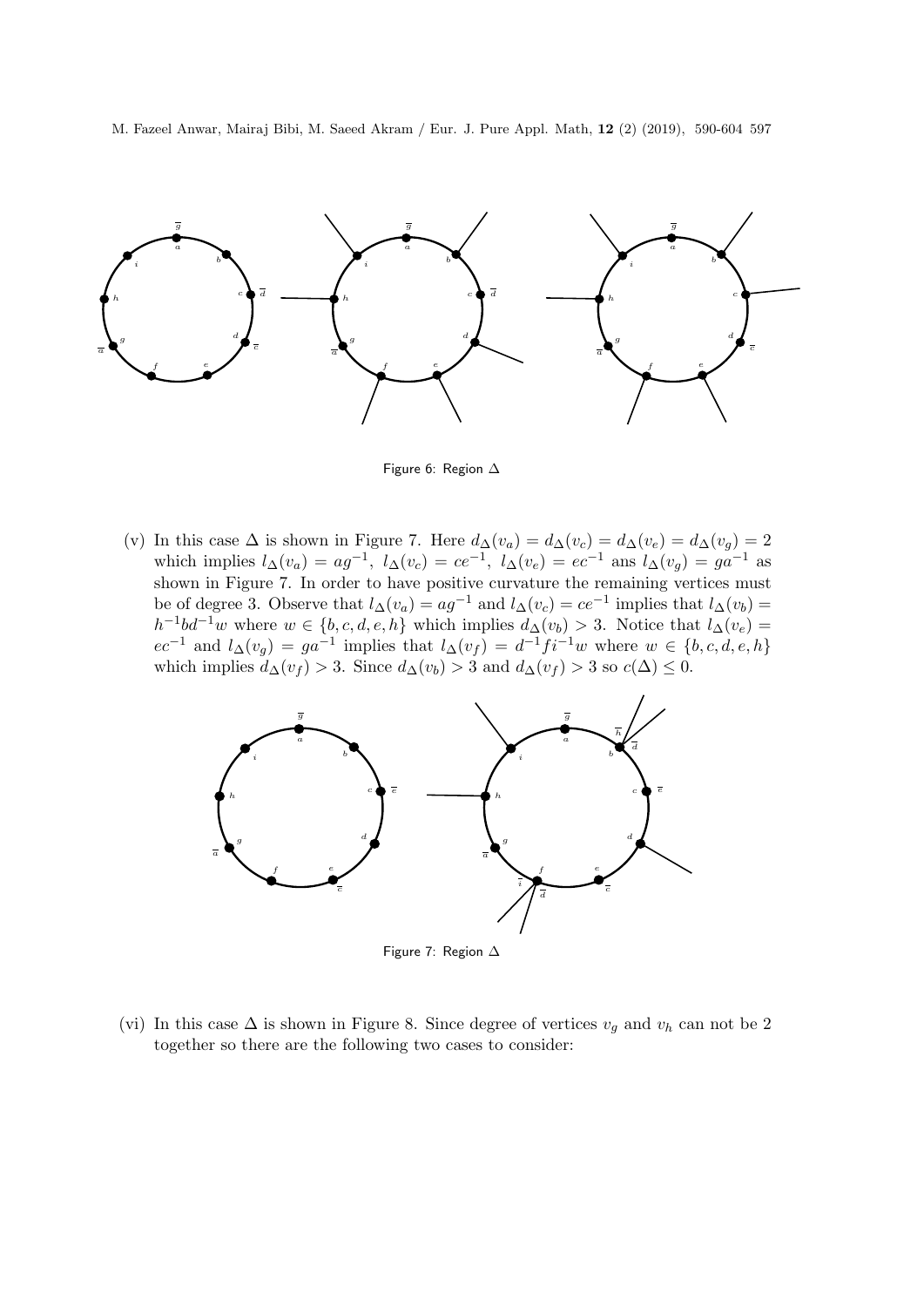- M. Fazeel Anwar, Mairaj Bibi, M. Saeed Akram / Eur. J. Pure Appl. Math, 12 (2) (2019), 590-604 598
	- (a)  $d_{\Delta}(v_a) = d_{\Delta}(v_c) = d_{\Delta}(v_q) = 2;$ (b)  $d_{\Delta}(v_a) = d_{\Delta}(v_c) = d_{\Delta}(v_h) = 2.$

as shown in Figure 8. In both of these cases  $c(\Delta) \leq 0$ .



Figure 8: Region ∆

- (vii) In this case  $\Delta$  is shown in Figure 9. Since degree of vertices  $v_d$  and  $v_e$  can not be 2 together so there are the following two cases to consider:
	- (a)  $d_{\Delta}(v_a) = d_{\Delta}(v_d) = d_{\Delta}(v_g) = 2;$
	- (b)  $d_{\Delta}(v_a) = d_{\Delta}(v_e) = d_{\Delta}(v_g) = 2.$

as shown in Figure 9. In both of these cases  $c(\Delta) \leq 0$ .



- (viii) In this case  $\Delta$  is shown in Figure 10. Since degree of vertices  $v_g$  and  $v_h$  can not be 2 together so there are the following two cases to consider:
	- (a)  $d_{\Delta}(v_a) = d_{\Delta}(v_d) = d_{\Delta}(v_g) = 2;$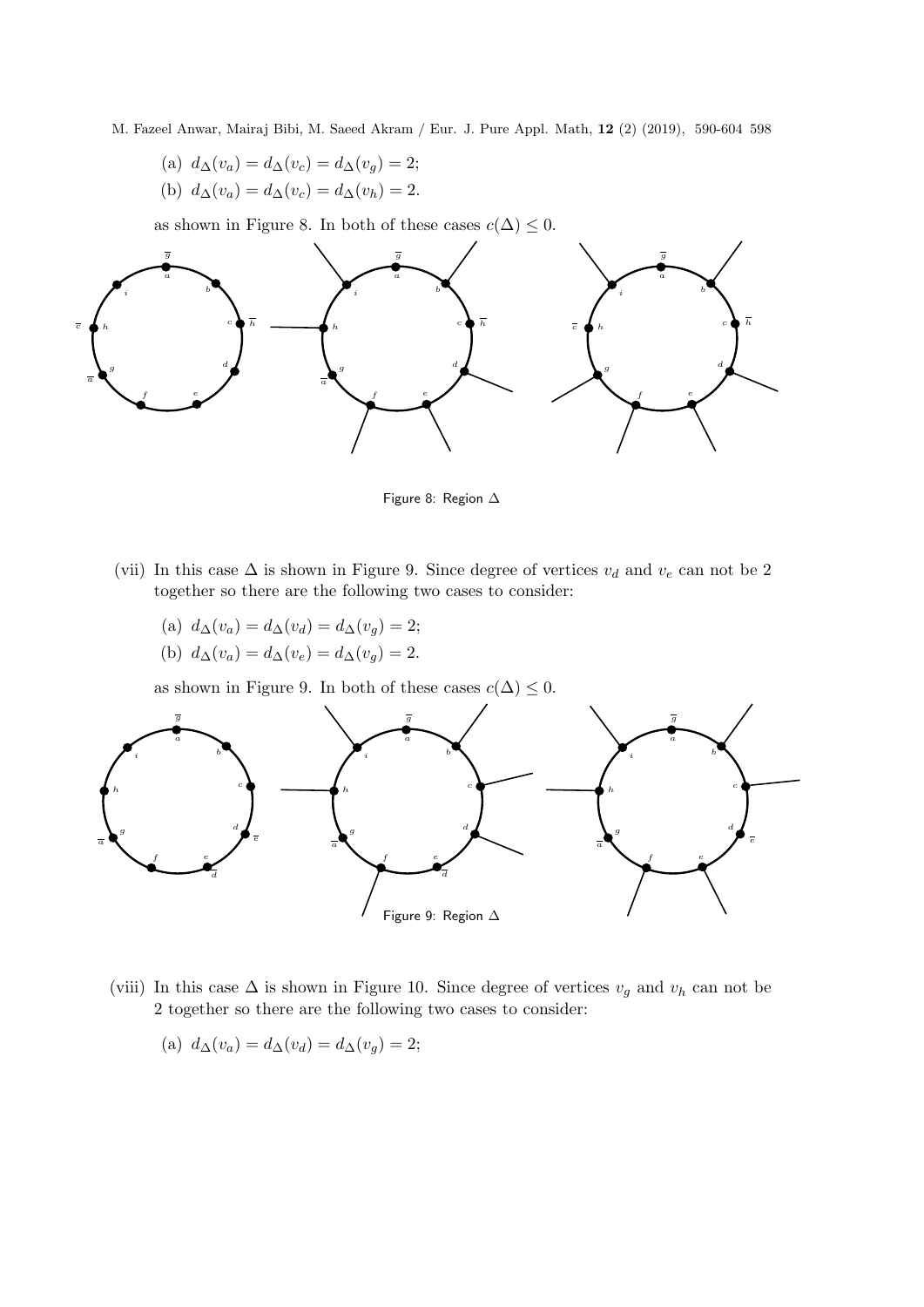(b) 
$$
d_{\Delta}(v_a) = d_{\Delta}(v_d) = d_{\Delta}(v_h) = 2.
$$

as shown in Figure 10. In both of these cases  $c(\Delta) \leq 0$ .



Figure 10: Region ∆

- (ix) In this case  $\Delta$  is shown in Figure 11. Since degree of vertices  $v_g$  and  $v_h$  can not be 2 together so there are the following two cases to consider:
	- (a)  $d_{\Delta}(v_a) = d_{\Delta}(v_e) = d_{\Delta}(v_q) = 2;$ (b)  $d_{\Delta}(v_a) = d_{\Delta}(v_e) = d_{\Delta}(v_h) = 2.$

as shown in Figure 11. In both of these cases  $\mathcal{C}(\Delta) \leq 0$ .



Figure 11: Region ∆

(x) In this case  $\Delta$  is shown in Figure 12. Since  $d_{\Delta}(v_b) = d_{\Delta}(v_c) = 2$  or  $d_{\Delta}(v_c) =$  $d_{\Delta}(v_d) = 2$  can not occur therefore it can be assumed that  $d_{\Delta}(v_b) = d_{\Delta}(v_d) =$  $d_{\Delta}(v_h) = 2$  as shown in Figure 12. In this case  $c(\Delta) \leq 0$ .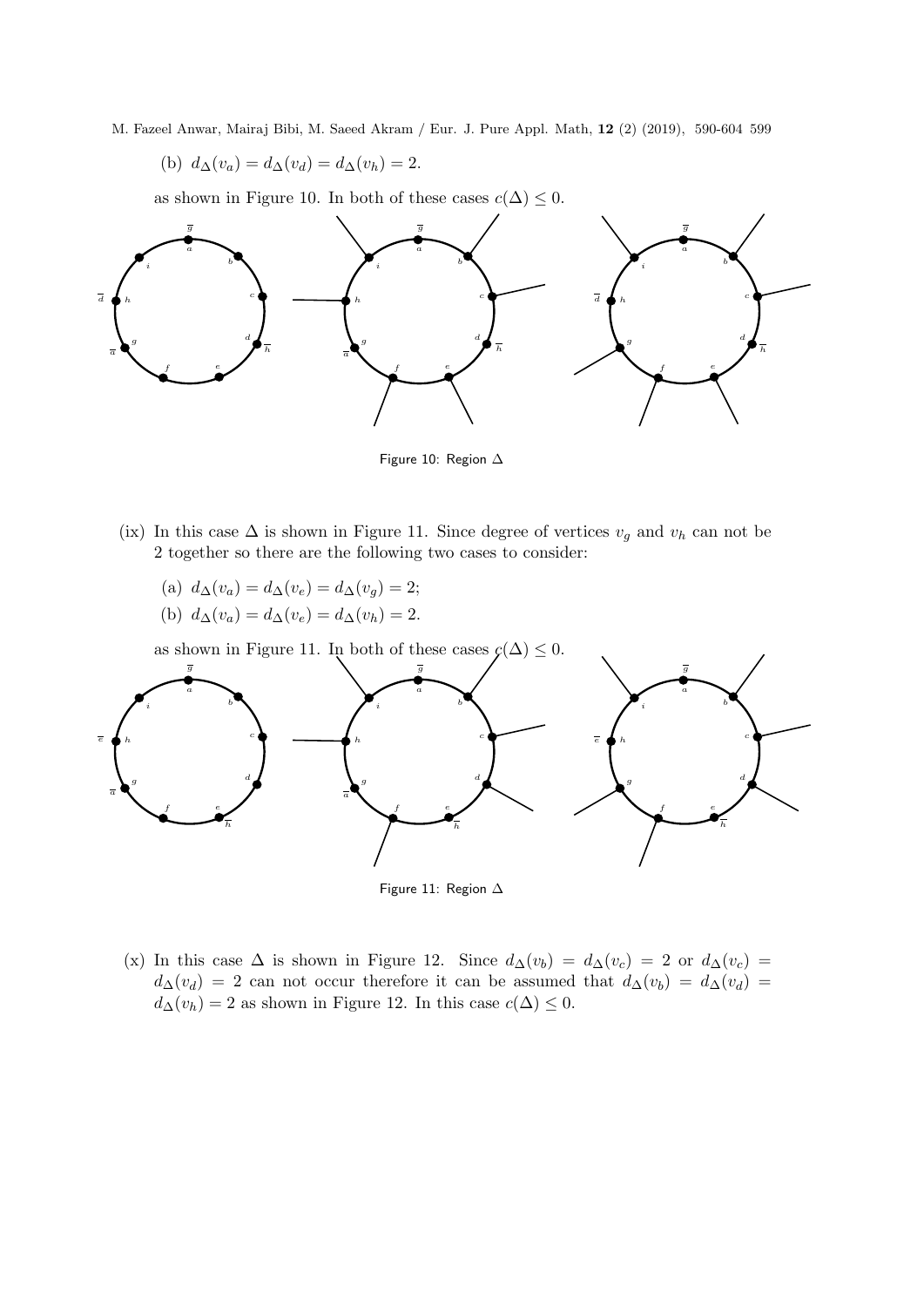

- (xi) In this case  $\Delta$  is shown in Figure 13. Since degree of vertices  $v_b$  and  $v_c$  can not be 2 together so there are the following two cases to consider:
	- (a)  $d_{\Delta}(v_b) = d_{\Delta}(v_e) = d_{\Delta}(v_h) = 2;$
	- (b)  $d_{\Delta}(v_c) = d_{\Delta}(v_e) = d_{\Delta}(v_h) = 2.$

as shown in Figure 13. In both of these cases  $c(\Delta) \leq 0$ .



- Figure 13: Region ∆
- (xii) In this case  $\Delta$  is shown in Figure 14. Since  $d_{\Delta}(v_b) = d_{\Delta}(v_c) = 2$  or  $d_{\Delta}(v_c) =$  $d_{\Delta}(v_d) = 2$  or  $d_{\Delta}(v_d) = d_{\Delta}(v_e) = 2$  can not occur therefore  $c(\Delta) \leq 0$ .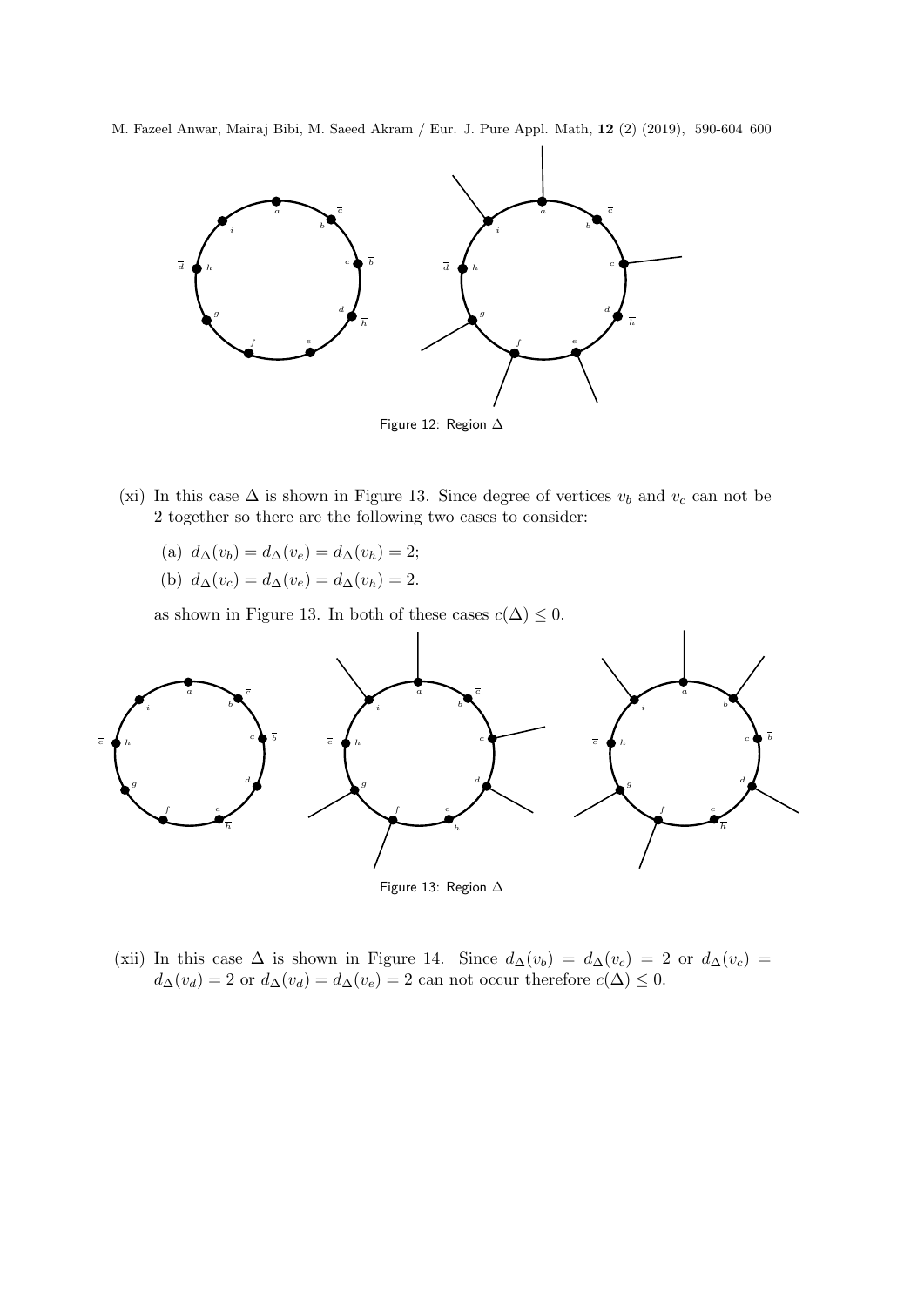

Figure 14: Region ∆

(xiii) In this case  $\Delta$  is shown in Figure 15. Since  $d_{\Delta}(v_b) = d_{\Delta}(v_c) = 2$  or  $d_{\Delta}(v_c) =$  $d_{\Delta}(v_d) = 2$  can not occur therefore it can be assumed that  $d_{\Delta}(v_b) = d_{\Delta}(v_d)$  $d_{\Delta}(v_h) = 2$  as shown in Figure 15. In this case  $c(\Delta) \leq 0$ .



- (xiv) In this case  $\Delta$  is shown in Figure 16. Since degree of vertices  $v_d$  and  $v_e$  can not be 2 together so there are the following two cases to consider:
	- (a)  $d_{\Delta}(v_b) = d_{\Delta}(v_d) = d_{\Delta}(v_h) = 2;$
	- (b)  $d_{\Delta}(v_b) = d_{\Delta}(v_e) = d_{\Delta}(v_h) = 2.$

as shown in Figure 16. In both of these cases  $c(\Delta) \leq 0$ .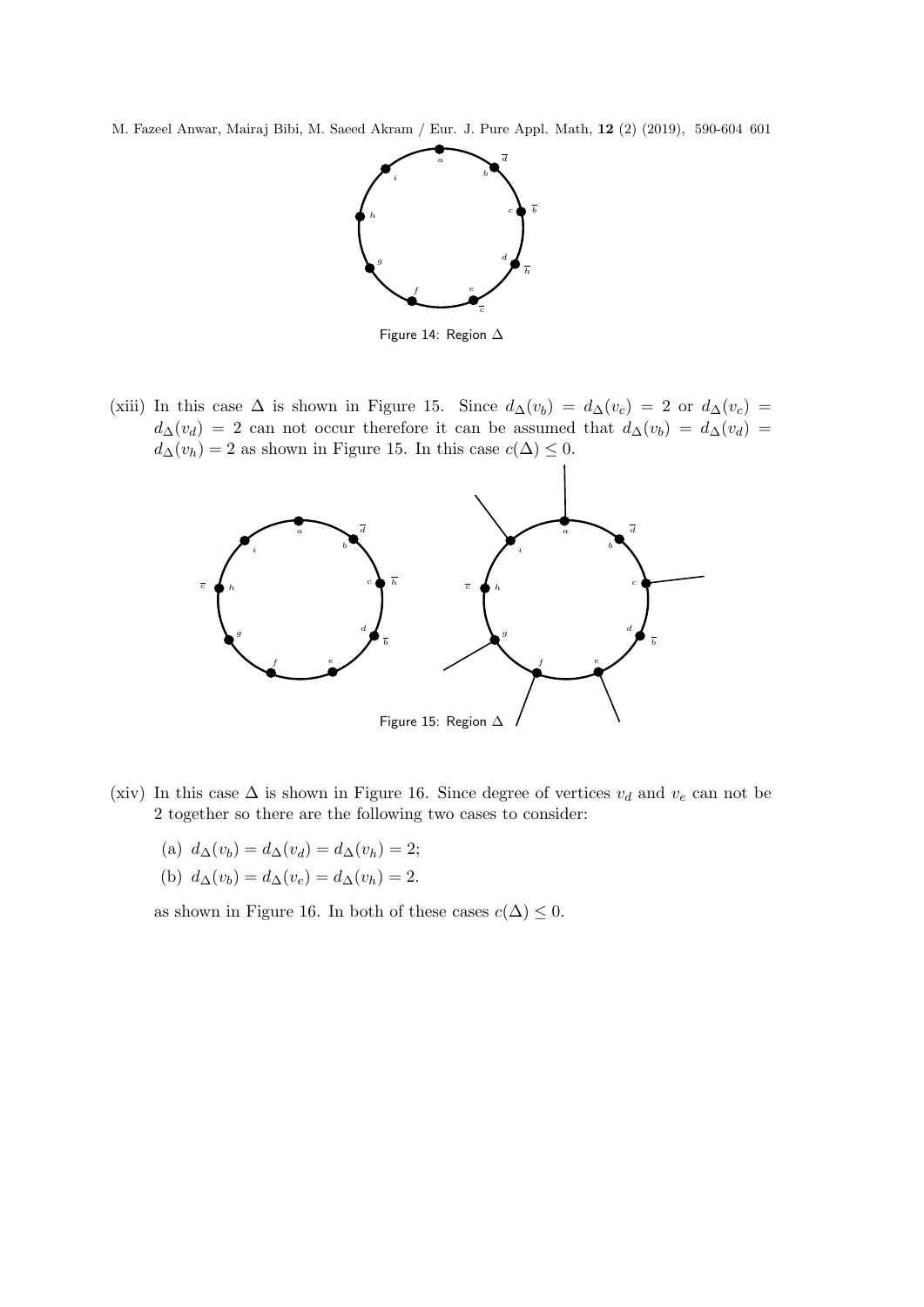

- (xv) In this case  $\Delta$  is shown in Figure 17. Since degree of vertices  $v_b$  and  $v_c$  can not be 2 together so there are the following two cases to consider:
	- (a)  $d_{\Delta}(v_b) = d_{\Delta}(v_e) = d_{\Delta}(v_h) = 2;$
	- (b)  $d_{\Delta}(v_c) = d_{\Delta}(v_e) = d_{\Delta}(v_h) = 2.$

as shown in Figure 17. In both of these cases  $c(\Delta) \leq 0$ .



Figure 17: Region ∆

(xvi) In this case  $\Delta$  is shown in Figure 18. Since  $d_{\Delta}(v_b) = d_{\Delta}(v_c) = 2$  or  $d_{\Delta}(v_c) =$  $d\Delta(v_d) = 2$  can not occur therefore it can be assumed that  $d\Delta(v_b) = d\Delta(v_d) =$  $d_{\Delta}(v_h) = 2$  as shown in Figure 18. In this case  $c(\Delta) \leq 0$ .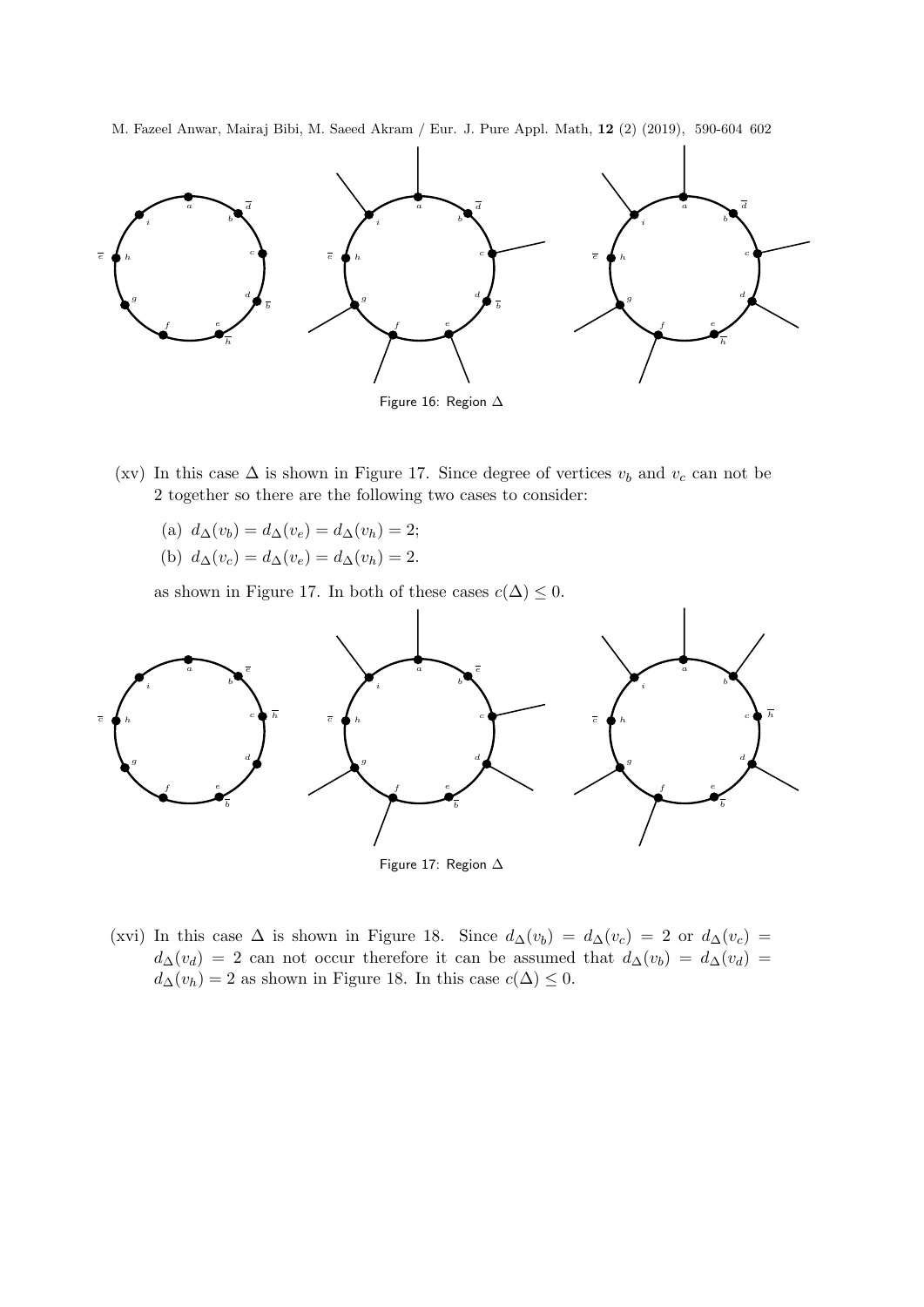

(xvii) In this case  $\Delta$  is shown in Figure 19. Since  $d_{\Delta}(v_b) = d_{\Delta}(v_c) = 2$  or  $d_{\Delta}(v_c) =$  $d_{\Delta}(v_d) = 2$  or  $d_{\Delta}(v_d) = d_{\Delta}(v_e) = 2$  can not occur therefore  $c(\Delta) \leq 0$ .



Figure 19: Region ∆

**Remark 1.** It is worth mentioning here that a few of the cases still remain open for this equation. These cases are extremely technical in detail and will be considered in a different article.

#### References

- [1] M F Anwar, M Bibi, and M S Akram. On solvability of certain equations of arbitrary length over torsion-free groups. Preprint, 2019.
- [2] M F Anwar, M Bibi, and S Iqbal. On certain equations of arbitrary length over torsion-free groups. Preprint, 2019.
- [3] M Bibi. Equations of length seven over torsion free groups. PhD thesis, University of Notingham, 2013.